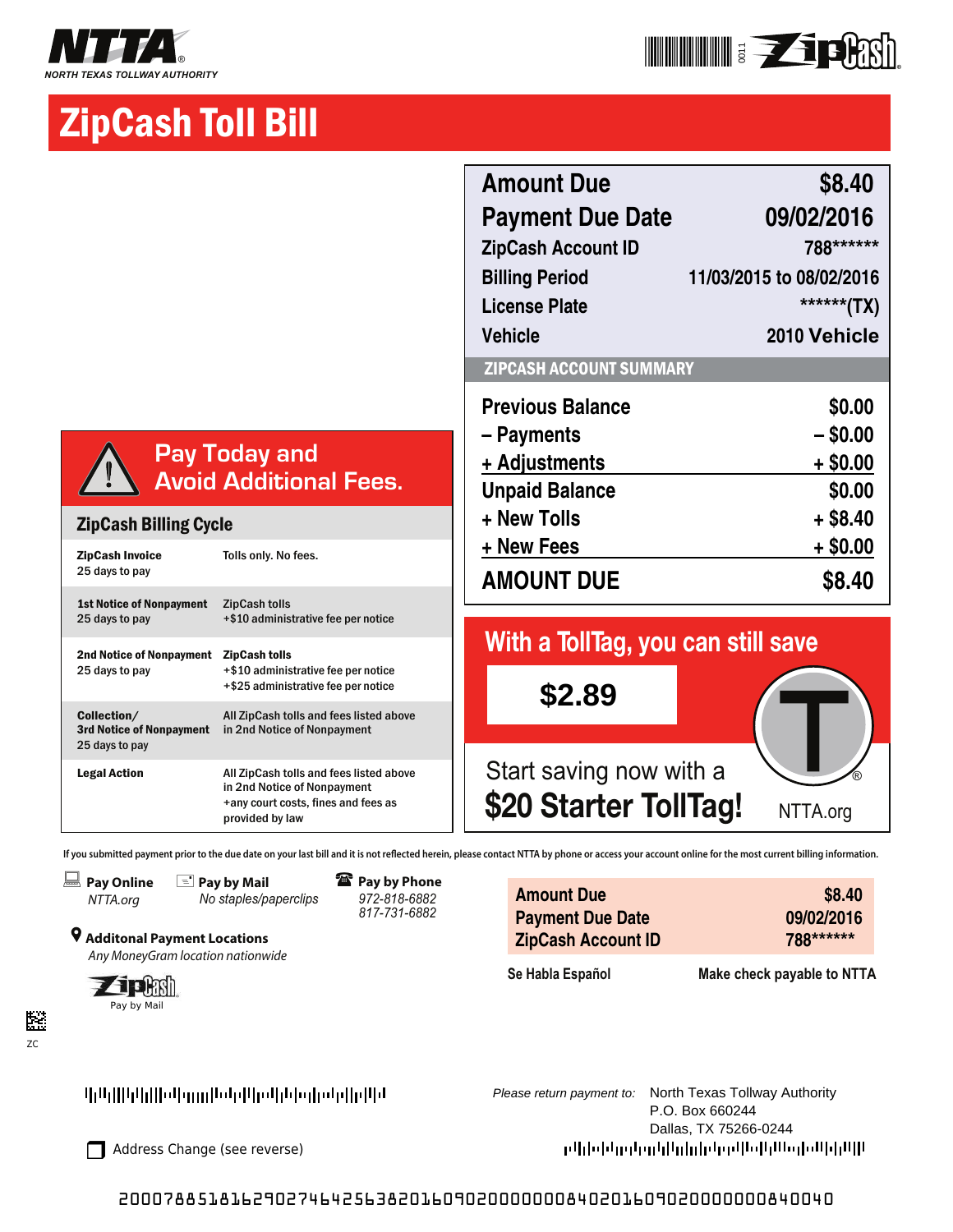# **Get a TollTag and Enjoy the Road to Savings!**



# **Start Saving Now... Open a \$20 Starter TollTag Account and Enjoy the Lowest Rates!**



### **If you fail to pay a ZipCash toll bill, you could be subject to:**

- 1. Additional administrative fees
- 2. A vehicle registration block
- 3. A ban of your vehicle on all NTTA toll roads
- 4. A vehicle ban violation citation—Class C misdemeanor—fine up to \$500
- 5. Vehicle impoundment upon proof of repeated violation of the vehicle ban
- 6. Failure to pay toll citation—Class C misdemeanor fine up to \$250 and court costs
- Visit NTTA.org to find out more.

# **Get NTTA's FREE Mobil App,Tollmate**

As the official mobile app for NTTA, Tollmate places all the Information you need to view, manage and update your TollTag account in the palm of your hand..

**Download the Tollmate app today!**





**Comience a ahorrar ya mismo... Abra una cuenta TollTag inicial de \$20 iy aproveche las tarifas más bajas!**

# **Pague hoy. Esto es lo que pasará si no lo hace. Si no paga una factura de peaje de ZipCash, puede pasar lo siguiente:** 1. Se le pueden cobrar cargos administrativos adicionales 2. Se puede bloquear la renovación del registro del vehículo

- 3. Se puede prohibir la circulación del vehículo en todas las carreteras con peaje de la NTTA
- 4. Se le puede enviar una citación por no respetar la prohibición de circular— Delito Clase C que conlleva una multa de hasta \$500
- 5. Se le puede confiscar el vehículo cuando se compruebe que hubo infracciones repetidas de la prohibición de circular
- 6. Se le puede enviar una citación por falta de pago del peaje— Delito Clase C que conlleva el pago de una multa de hasta \$250 y de las costas judiciales.

Visite NTTA.org para obtener más información.

# **Obtenga la aplicación móvil GRATUITA de la NTTA, Tollmate**

Tollmate es la aplicación móvil oficial de la NTTA y le permite tener en la palma de la mano toda la información que necesite ver, administrar y actualizar en su cuenta de TollTag.

**¡Descargue la aplicación Tollmate hoy mismo!**

**App Store** 

To pay your ZipCash bill or open a TollTag account, visit any of these locations:

**Plano Store Fort Worth Store Irving Store** Fort Worth, TX 76132

5900 W. Plano Parkway 4825 Overton Ridge, Suite 304 5555 Pres. George Bush Turnpike

| <b>GO TO NTTA ORG</b> | CA. |
|-----------------------|-----|
|-----------------------|-----|

### **PAY ONLINE OR BY PHONE** *GO TO NTTA.ORG CALL 972-818-NTTA (6882) OR 817-731-NTTA (6882)*

**LATE PAYMENT WARNING : If we do not receive your payment by the Payment Due Date listed on this invoice, you may have to pay an administrative fee of up to \$35.00 per statement.**

| Payment accepted by check or money order only<br>DO NOT SEND CASH OR TEMPORARY CHECKS!                                         | <b>ADDRESS CHANGE</b> |
|--------------------------------------------------------------------------------------------------------------------------------|-----------------------|
| Make credit card payments online at NTTA org or call NTTA                                                                      |                       |
| Please include the ZipCash Account ID on the face of your check<br>or money order to ensure proper application of the payment. | New Address           |
| DO NOT fold, staple or paper clip contents.                                                                                    | City                  |
| . Dara yar asta frastura an sanañal visita nusatra nasina da                                                                   |                       |

Para ver esta fracture en español, visite nuestra pagina de internet y haga clic en el bóton ESPAÑOL.

State Zip

When you provide a check as payment, you authorize NTTA either to use information from your check to make a one-time electronic fund transfer (EFT) from your account or to process the payment as a check transaction. When NTTA uses information from your check to make an electronic fund transfer, funds may be withdrawn from your account the same day NTTA receives your payment. With an EFT, you will not receive your check back from your financial institution.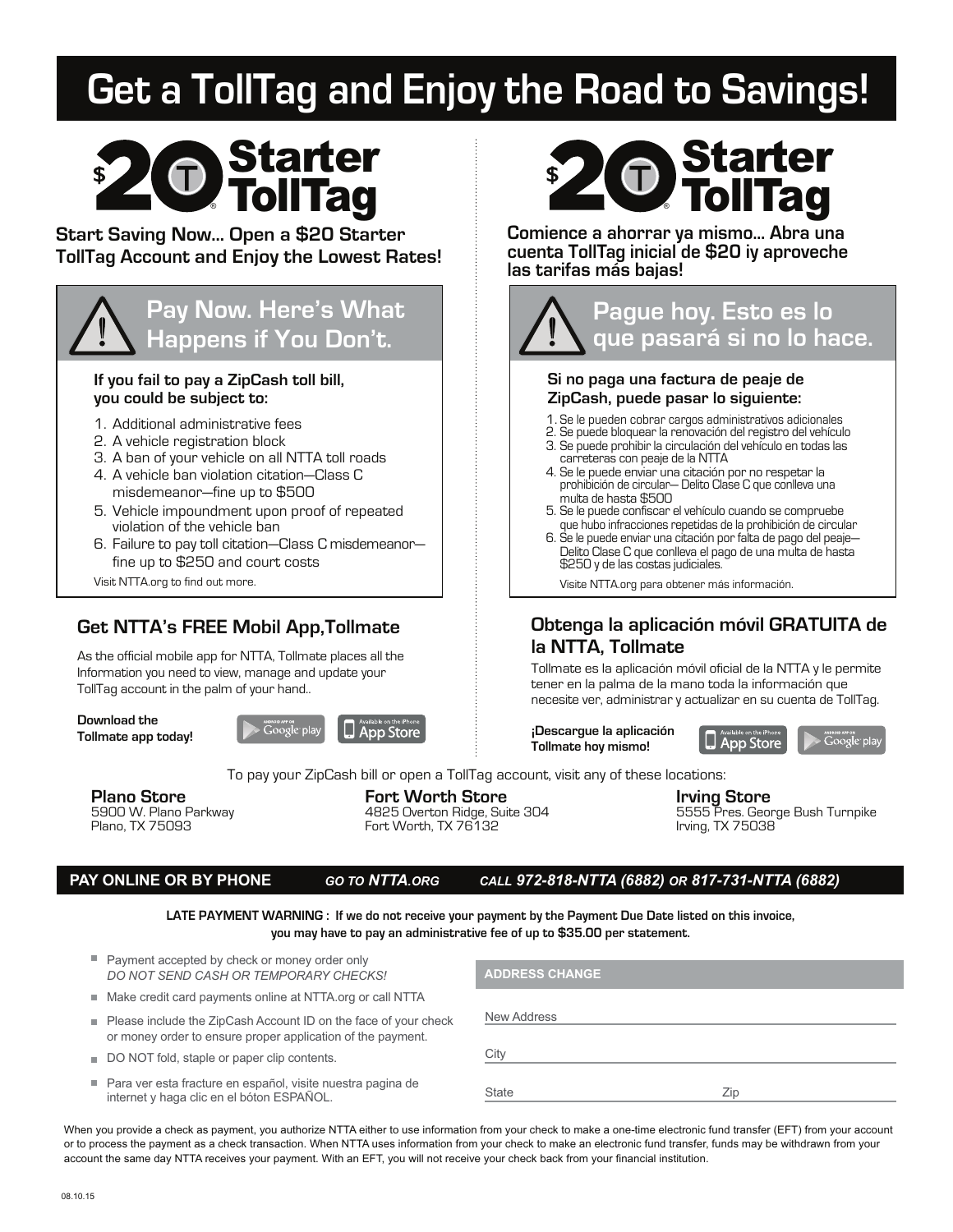# ZipCash Toll Bill Detail

07/25/2016

07/23/2016

08:05:44

PGBT-MLP6-07

| or                                                                                                                                         |
|--------------------------------------------------------------------------------------------------------------------------------------------|
|                                                                                                                                            |
| AT YOUR SERVICE                                                                                                                            |
| <b>NTTA's Convenient</b><br><b>Customer Service Appointment</b><br><b>Reservation System</b>                                               |
| Our online customer service<br>appointment reservation system helps                                                                        |
| you manage all your TollTag and<br>ZipCash needs. Now you can reserve<br>a customer service appointment-<br>in person or by phone-based on |
|                                                                                                                                            |

Visit NTTA.org to make your appointment now.

### **MONEYGRAM**

Pay monthly ZipCash toll bills or open a new TollTag account at one of more than 1,100 MoneyGram agent locations throughout DFW. MoneyGram can be found in Albertsons, CVS/pharmacy, Walmart stores and more. Visit moneygram.com for a location near you.



MoneyGram and the Globe are marks of MoneyGram.

## **ABBREVIATIONS**

### **NTTA Toll Roads**

| <b>DNT</b>            | Dallas North Tollway               |  |
|-----------------------|------------------------------------|--|
| PGRT                  | President George Bush              |  |
|                       | Turnpike                           |  |
| <b>PGBW</b>           | President George Bush              |  |
|                       | <b>Western Extension</b>           |  |
| <b>SRT</b>            | Sam Rayburn Tollway                |  |
| <b>AATT</b>           | <b>Addison Airport Toll Tunnel</b> |  |
| <b>MCLB</b>           | Mountain Creek Lake                |  |
|                       | Bridge                             |  |
| LLTB                  | Lewisville Lake Toll Bridge        |  |
| <b>CTP</b>            | Chisholm Trail Parkway             |  |
| <b>TEXpress Lanes</b> |                                    |  |
|                       |                                    |  |
| 1635                  | <b>LBJ TEXpress Lanes</b>          |  |

## T

| 1635        | LBJ TEXpress Lanes   |
|-------------|----------------------|
| 1820        | NTE TEXpress Lanes   |
| <b>DFWC</b> | <b>DFW Connector</b> |





\$0.60  $$1.76$ 

\$8.40

**TOTAL**